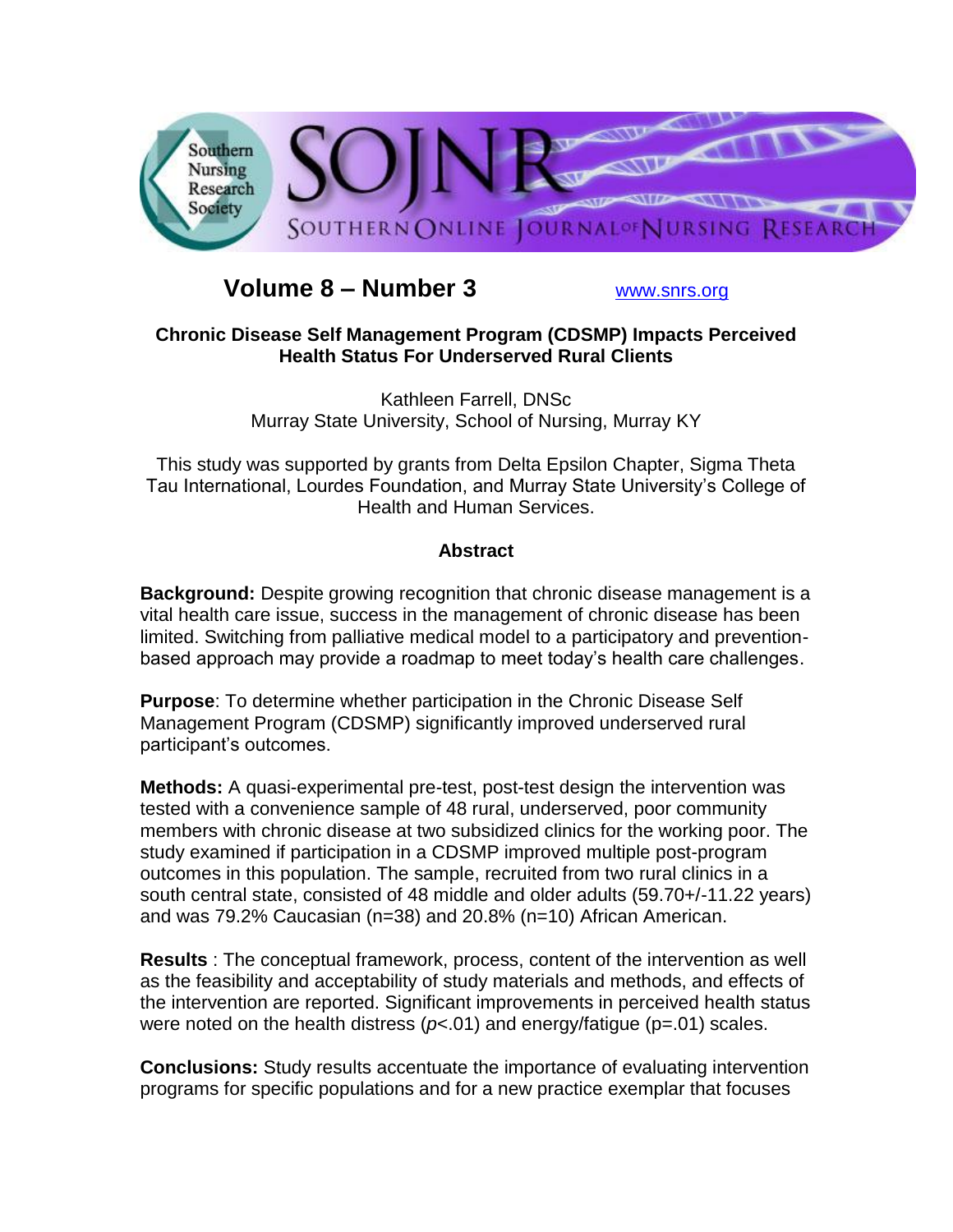on patient-provider partnerships that can meaningfully improve health outcomes in underserved, poor, rural populations.

**KEYWORDS** : chronic disease self-management program, perceived health status, self management, patient-provider partnerships, rural, underserved populations.

## *Introduction*

Chronic disease imposes an enormous economic and societal burden accounting for 70% of Americans deaths and 75% of annual health care costs.**[10](http://snrs.org/publications/SOJNR_articles2/n)** Until steps are taken now to deal effectively with chronic diseases, our nation is headed for a serious financial and quality of life crisis. The Healthy People 2010 report challenged the community to take specific steps to ensure that quality health and a long life are enjoyed by all.**[28](http://snrs.org/publications/SOJNR_articles2/n)** Awareness of the increased prevalence of chronic illness and the current health disparities in the U.S. makes this a challenging goal.

Chronic disease management may well be one of the most vital health care issues of the century. Switching from a palliative medical model to a participatory and prevention-based approach may provide Americans with a better quality of life, reduce unnecessary medical costs and lost productivity, and strengthen our national economy.**[10](http://snrs.org/publications/SOJNR_articles2/n)** Exemplar clinical practice today encourages active patient participation.**[24](http://snrs.org/publications/SOJNR_articles2/n)**

The Robert Wood Johnson Foundation emphasized and expanded on the national priorities for chronic illness care, establishing self-care and self-efficacy as priority areas.**[20,23](http://snrs.org/publications/SOJNR_articles2/n)** Programs that incorporate self-care and self-efficacy have the potential to significantly reduce morbidity, mortality, and the cost of chronic illness. The individual has the most important role in managing their chronic disease; hence, perceived health status is a critical issue. Improving perceived health status, increasing perceived self-efficacy, along with providing culturally competent medical care and education, can empower clients to take control in the management of their chronic disease; a move that research has shown can improve outcomes.**[9,14,21](http://snrs.org/publications/SOJNR_articles2/n)**

Recognizing the need, the Chronic Disease Self-Management Program (CDSMP) was developed.**[27](http://snrs.org/publications/SOJNR_articles2/n)** Disease-specific educational programs traditionally focus on one particular disease, with little or no consideration of co-existing morbidities interaction or prevent the adherence to program recommendations. In addition, medical care and education provide clients with knowledge and skill; however, many clients already know the life style changes that are necessary to improve their health, but fail to implement them. The CDSMP reduced health care costs and significantly improved chronic disease outcomes.**[17](http://snrs.org/publications/SOJNR_articles2/n)** The problems related to chronic disease control are multifactorial and programs should address the socio-cultural needs of the target population.**[18](http://snrs.org/publications/SOJNR_articles2/n)**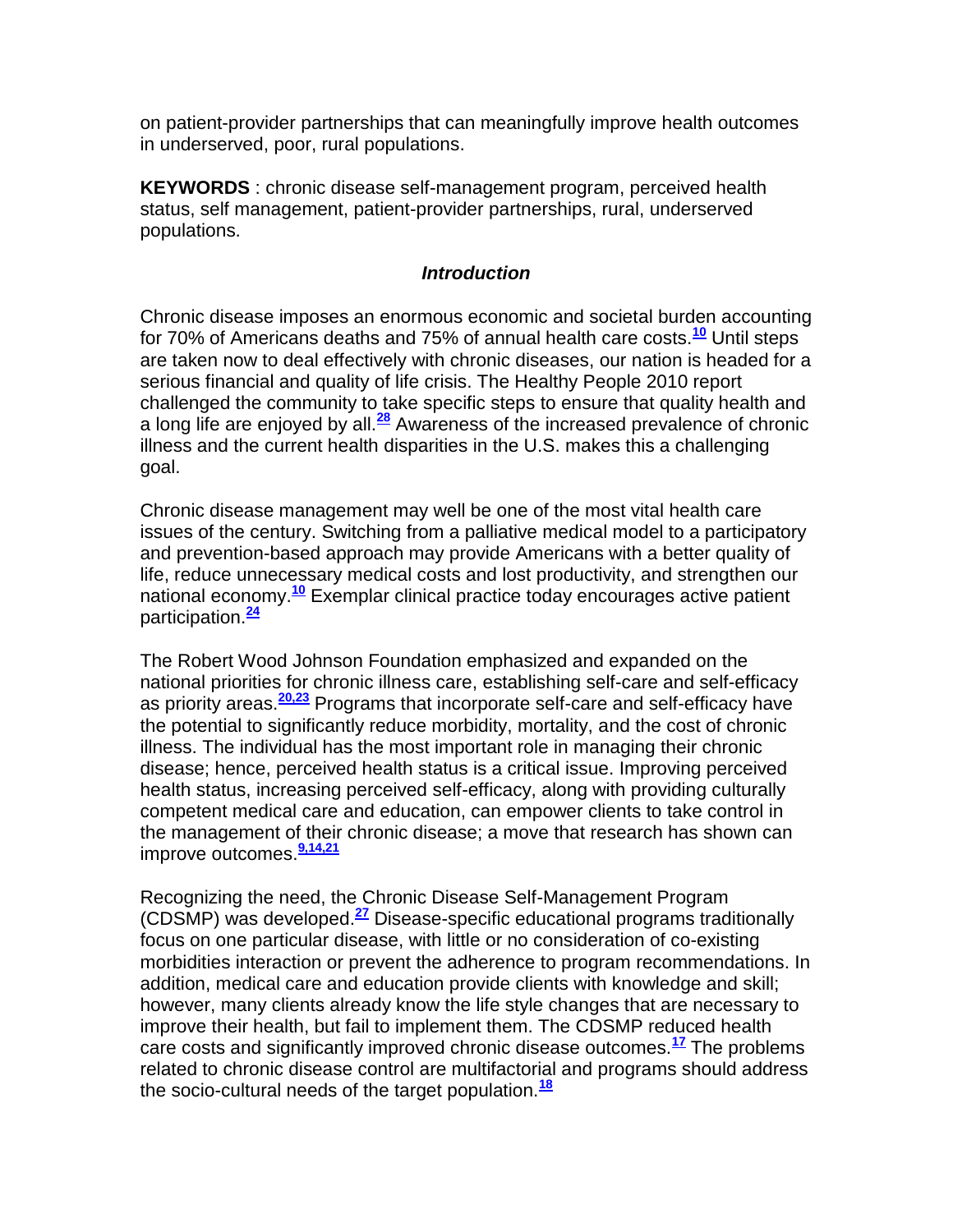Self-management is used to help participants become active partners with health care providers which enhances self-efficacy and perceived health status, decreases the need for health care utilization, and improves or maintains participant's clinical outcomes. Program participants developed increased confidence to take on an active role in their care. Self-efficacy is defined as one's belief that he or she can accomplish a specific behavior or cognitive state.**[1](http://snrs.org/publications/SOJNR_articles2/n)** Efficacy enhancing strategies of skills mastery, modeling, reinterpretation of symptoms, and persuasion are used in the CDSMP. The presence of selfmanagement support empowers patients with self-efficacy, enabling them to be their own disease manager and supports the physician-patient relationship and plan of care.**[9](http://snrs.org/publications/SOJNR_articles2/n)**

Individuals with chronic disease have an increased mortality and morbidity, but the severe effects of these conditions on underserved minority and rural populations are disproportionate. In response to the intractable problem of health disparity, the CDC created Racial and Ethnic Approaches to Community Health U.S. (REACH) to address the health outcomes of diverse populations and discover whether interventions that are effective for majority populations are also effective for underserved populations. This program is demonstrating that health care disparity can be reduced and health status improved by developing innovative approaches in our communities, health care settings and work sites. Programs need to be offered in locations where people are, in the community.**[29,31](http://snrs.org/publications/SOJNR_articles2/n)**

Culture defines how health care information is received, processed, and used. Health care is a cultural concept that develops from beliefs about the nature of disease and the human body; therefore, cultural issues are central to the delivery of health services, treatments, preventative interventions, and health promotion.**[4](http://snrs.org/publications/SOJNR_articles2/n)** By understanding, valuing, and addressing cultural differences and examining their own values and beliefs, providers can better support a system that responds appropriately to the needs of the population served. To have successful programs, cultural issues and community needs must be addressed with adaptations that enhance communication between participants and providers.**[18](http://snrs.org/publications/SOJNR_articles2/n)**

The current study was designed to address the health needs of an underserved, poor, rural, population of chronically ill middle and older adults using a tailored Chronic Disease Self-Management Program (CDSMP). The CDSMP leader's manual was used and supplemented with ideas based on Jean Goeppinger's work with rural African Americans.**[8](http://snrs.org/publications/SOJNR_articles2/n)** Tailored to address the needs of African American participants, the study intervention program incorporated communityprovider partnerships as a key strategy to improve the quality of health and eliminate health disparities in the sample. The original study was designed to examine multiple, post-program outcomes, which are too numerous to clearly and succinctly present in a single paper. Thus, this article reflects the changes in client's perceived health status reported by study participants following implementation of the tailored CDSMP.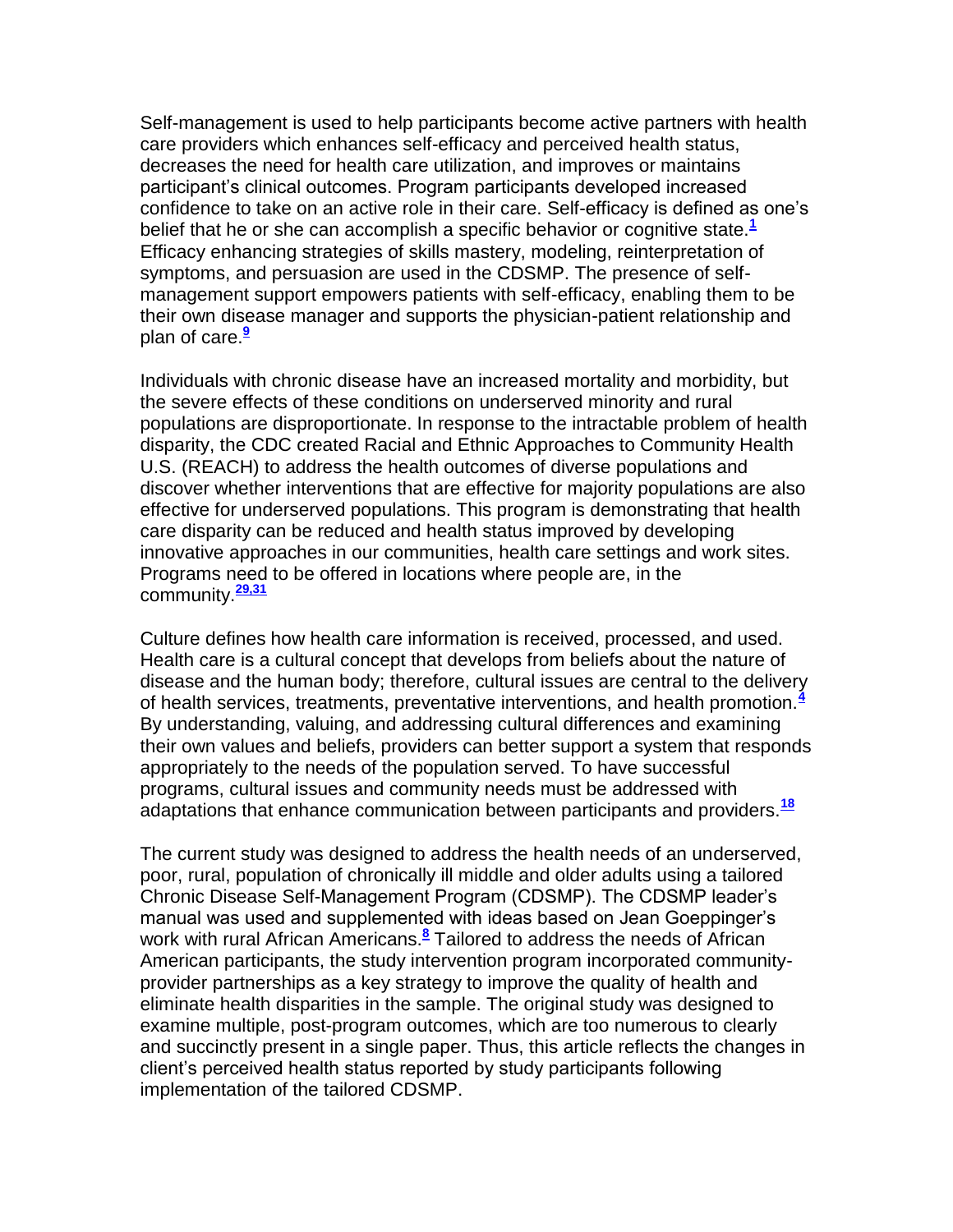# *Theoretical Framework*

The development of this tailored intervention aimed at empowering participants with knowledge and skills for chronic disease self-management. Cultural context was central to the design of the intervention, which was created within the framework of self-efficacy theory. Self-efficacy is concerned with judgments of personal capability[.](http://snrs.org/publications/SOJNR_articles2/n)**<sup>2</sup>** Chronic disease self-management is an ongoing pursuit and perceived self efficacy can predict the personal attainments of the desired goals. Perceived self-efficacy influences an individual's choice of activities and motivation along with confidence to mount and sustain the efforts required in lifestyle modification behaviors. An individual's capacity for making lifestyle changes is dependent on perceived self-efficacy, health status, physical and social environments, and resources available. Expectations of self-efficacy determine what behaviors will be initiated and maintained when faced with barriers.**[2](http://snrs.org/publications/SOJNR_articles2/n)** A patient's perception and ability to generate solutions is critical for success with the multiple challenges associated with managing chronic disease.

#### *Intervention*

The Stanford Patient Education Research Center developed the CDSMP, and empirically tested a comprehensive, standardized program including train the trainer classes and patient education material.The CDSMP consists of classes given by trained lay leaders with chronic disease to community groups of 10-16 participants. These classes meet two and a half hours a week, for six weeks. A distinctive attribute of this program model is the recognition that many individuals have multiple chronic conditions, and that effective self-care strategies may parallel in different conditions; therefore, people with varying chronic health problems attend the program together.**[27](http://snrs.org/publications/SOJNR_articles2/n)**

Topics addressed in the CDSMP include techniques to deal with everyday problems and include frustration, depression, fatigue, and anger; appropriate exercise to maintain flexibility, strength, and cardiovascular fitness; appropriate use of medications; communicating effectively with family, friends, and health professionals; benefits of healthy eating habits; strategies to evaluate new treatments; and problem solving and decision making skills. The CDSMP teaching process is based on Bandura's Self-Efficacy Theor[y](http://snrs.org/publications/SOJNR_articles2/n)**<sup>1</sup>** and includes strategies to develop a personal exercise program, and to enhance cognitive symptom management, problem solving, and communication skills. Activities designed to increase self-efficacy with each of these strategies included weekly action planning and contracting, modeling of behaviors, problem solving, and individual decision-making.**[27](http://snrs.org/publications/SOJNR_articles2/n)**

Significant improvements have been noted in self-efficacy, health management behaviors, perceived health status, and health care utilizations following participation in the CDSMP program and these results have been sustained for over three years.**[16](http://snrs.org/publications/SOJNR_articles2/n)** The CDSMP has been used across the United States and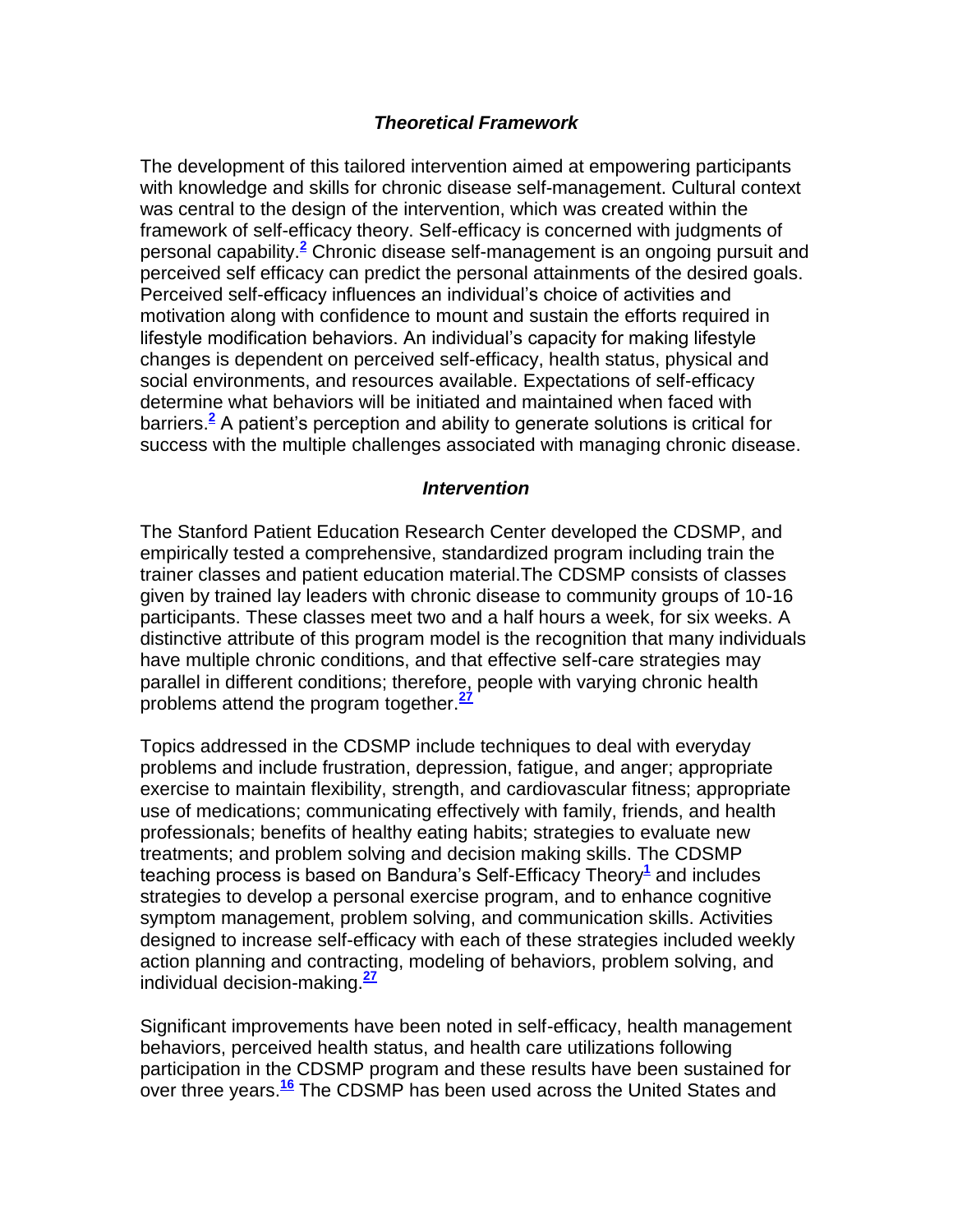internationally in a variety of settings, but there has been limited examination of its effectiveness with underserved, poor, rural, or minority populations.**[7,11,21](http://snrs.org/publications/SOJNR_articles2/n)** Through pre and post program focus groups, three areas of the CDSMP that needed supplementation when working with African American populations were identified: (a) the addition of spirituality, (b) the need to address the health consequences associated with traditional dietary practices among African American populations (i.e., high intake of fats, sweets, and salt), and (c) communication with health care providers whose race differs from the chronically ill individual. In the current study, the CDSMP was tailored by incorporating these topics into the weekly brainstorming and problem-solving activities. In addition to facilitate a trusting and comfortable environment at least one of the leaders was an African American.**[8](http://snrs.org/publications/SOJNR_articles2/n)**

The review of literature that served as the background for this study focused on self-efficacy within the context of self-management in chronic disease. Studies that included self-management programs indicate that the use of self-efficacy may have a profound impact on health promotion, patient education, and clinical practice. These comprehensive self-management programs demonstrated effectiveness and improved outcomes for clients. The success of self-efficacy approaches in health education has raised key questions about some of the traditional tenets that underlie typical health education programs.**[2,5,6,7](http://snrs.org/publications/SOJNR_articles2/n)** In many patient education programs neither patients nor practitioners are taught the skills that will most enable each to carry out his or her role and responsibility for disease management. Better results occur with intense, active education versus passive teaching.**[25](http://snrs.org/publications/SOJNR_articles2/n)** Effective teaching about chronic disease must be based more closely on the findings of behavioral theories and research, such as self-efficacy theory and evidence-based self-management programs<sup>[2,6,13](http://snrs.org/publications/SOJNR_articles2/n)</sup> along with being culturally competent to address the socio-economic factors facing individuals.**[18](http://snrs.org/publications/SOJNR_articles2/n)**

#### *Method*

By using a quasi-experimental pre-test, post-test design, this study evaluated the effectiveness of a health education program, the tailored CDSMP, in a rural, underserved, poor sample, which included a significant number of African Americans. Specifically, the outcome reported in this paper is post-program change in perceived health status.

#### *Sample*

Study results provided in this report reflect a pilot test of the intervention in the targeted population. The tailored CDSMP educational sessions were held at accessible and central community locations: a clinic activity room, a local university classroom, and a senior citizen center. Each site was chosen to facilitate participant recruitment and retention in the program. Participants were recruited from two, rural, subsidized clinics that provided care to the poor and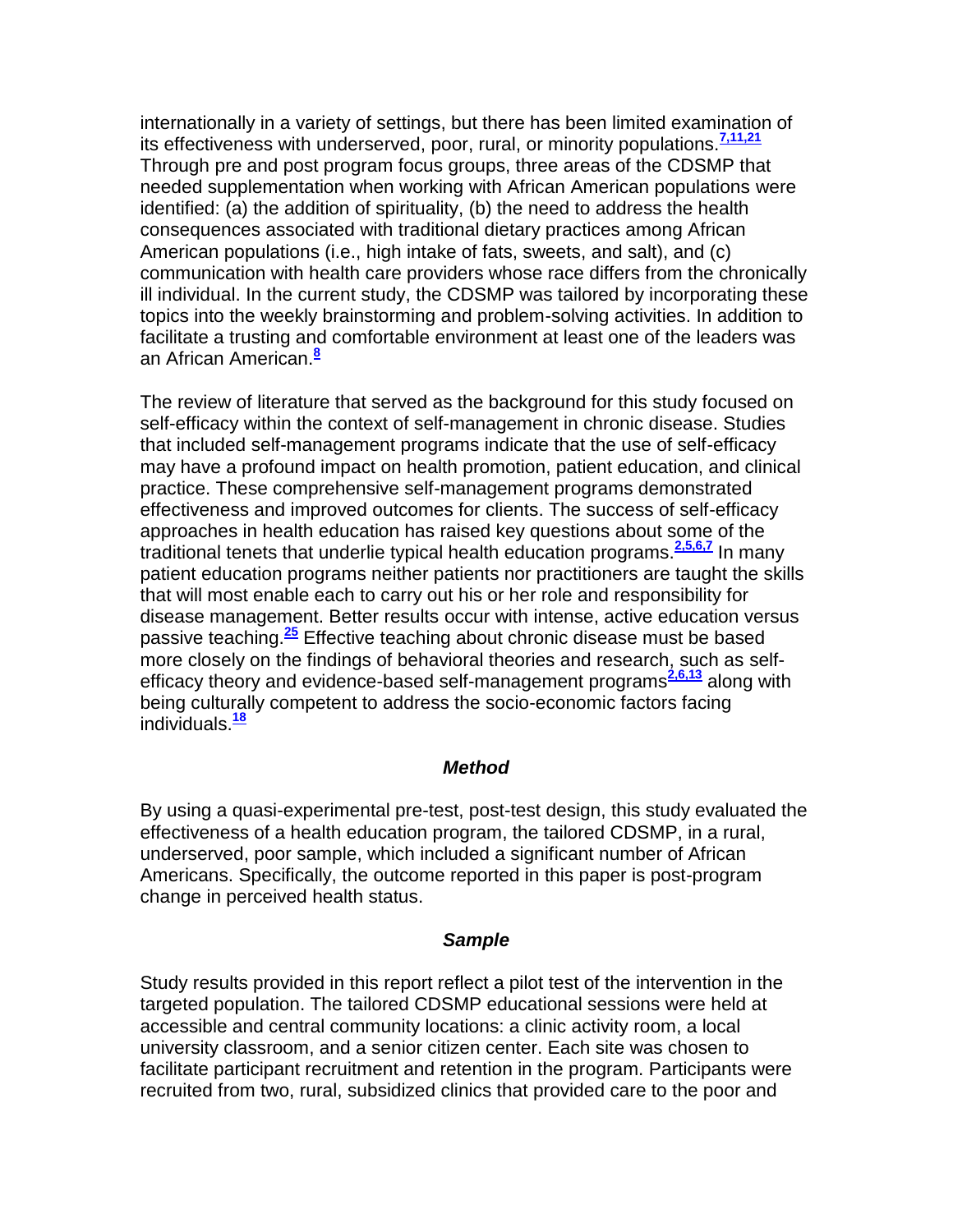underserved. Participants received a free book, *Living with Chronic Conditions* , and an audiocassette relaxation tape entitled *Time for Healing*. Inclusion criteria were clients 40 years of age or older and diagnosed with at least one chronic disease and was met by 100 clients. Forty-eight participants consented to be in the study. The 48% participation rate achieved exceeds that typically observed in similar pilot studies[.](http://snrs.org/publications/SOJNR_articles2/n)<sup>3</sup> The study sample consisted of 48 middle-aged and older adults and distribution was reflective of the area population. 19 A summary of sample demographic characteristics are presented in Tables 1 and 2.

## *Instruments and Measures*

The instruments used in the study were CDSMP outcome questionnaires and the Self-Efficacy-Health Cantril ladder. The CDSMP measures are self-administered questionnaires with sub scales that were utilized to measure perceived health status, in addition to the outcomes that will not be described in this report (i.e., self-efficacy, self-efficacy-health, self-management behaviors, health care utilization, and clinical outcomes).

Changes in perceived health status were measured by using a 100mm horizontal Visual analog Scale (VAS) for rating current fatigue, pain/discomfort, and shortness of breath. In addition, several Likert scales measuring self-rated health, physical abilities, energy/fatigue, health distress, illness intrusiveness and activity limitations were also used to evaluate perceived health status. Table 3 provides a summary of the research question along with the instrument, reliability data, number of items, and type of scale included with each of the CDSMP study measures utilized.

Reliability and validity studies on the CDSMP specific measurement scales documented that these instruments are useful in measuring change in intervention studies, and are understood by and acceptable to patients and other research subjects. The tools and the available reliability data are summarized in Table 3. The program instruments are reliable and valid in African American, Hispanic, and Native American diverse populations and have been used extensively in the US, Canada, and internationally in England, Australia, Africa, and South America.**[8,13,15,17](http://snrs.org/publications/SOJNR_articles2/n)** Study instruments were administered on the first day of class to obtain pre-program data and at the end of the program to assess postprogram changes.

#### *Procedure*

After Institutional Review Board (IRB) approval and receiving participant's consent all baseline measures were obtained. The PI read the scales and provided assistance when needed. Each workshop session had between 10-20 participants. The program consisted of six, interactive sessions with emphasis on efficacy-enhancing strategies. Skills mastery was achieved though weekly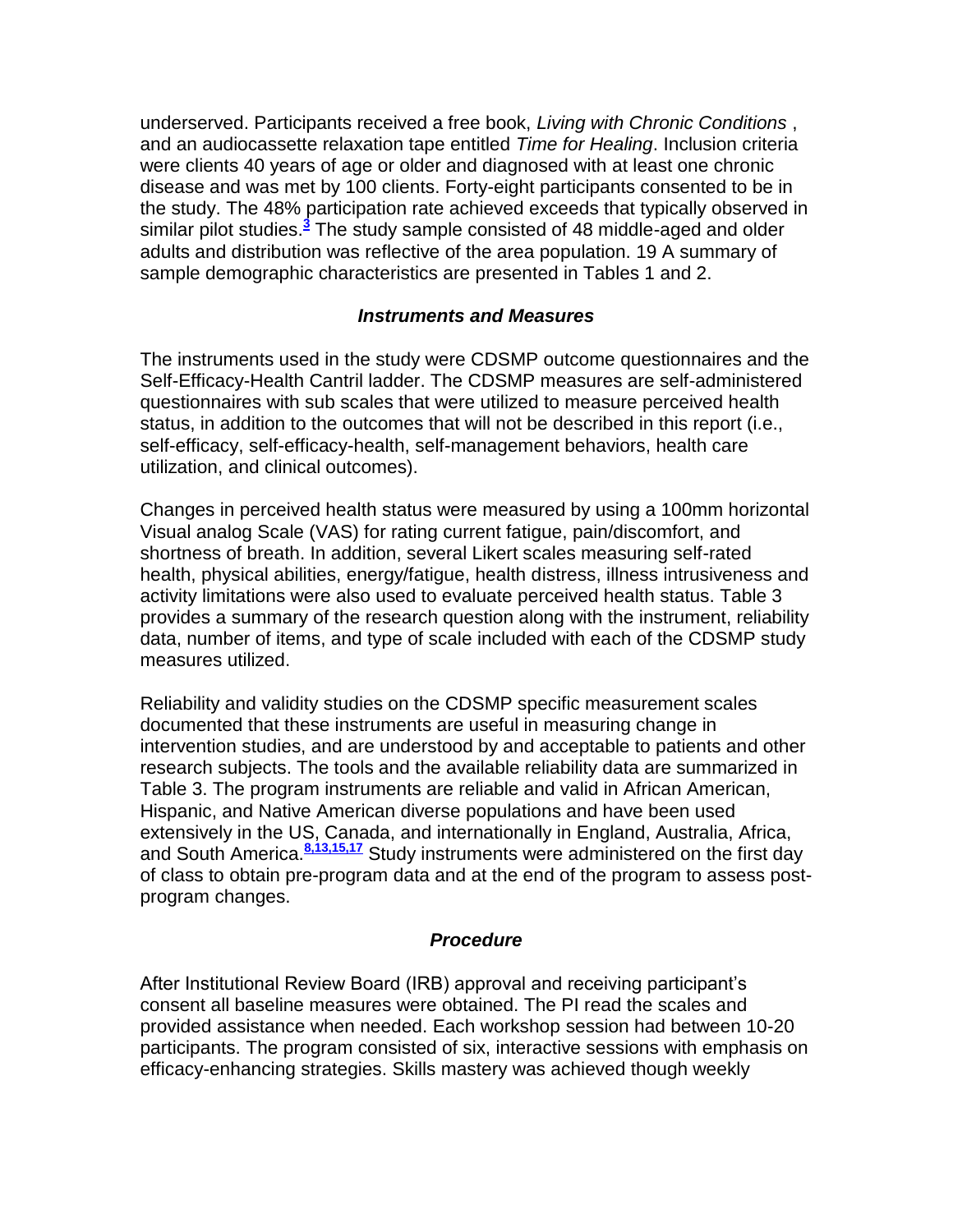contracting behaviors and feedback. At the last session, the measures were repeated.

Trained lay leaders, using the CDSMP trainer manual that was tailored to meet the cultural needs of the sample population provided a step-by-step process. Instructive materials were available in the manual on how to facilitate each class. Presentation and discussion were the primary methods used for each session with an emphasis on developing action plans, goal setting, problem solving, decision-making, and feedback. Active participation was encouraged and group discussion facilitated. Each session had appropriate handouts, exercises assigned to the didactic content and audiovisual aids were used to reinforce and illustrate important concepts and skills.

Careful selection and development of lay leaders was crucial to the CDSMP success. These individuals fostered a community partnership that the participants respected and trusted. At each site, one of the local lay leaders had a chronic disease and the same cultural background as study participants. These lay leaders modeled behaviors, conducted frequent group problem solving sessions and promoted individual decision making. They facilitated the participants in moving to an action stage of change. Skills in action planning, setting confidence levels, self-reflection, and feedback were practiced to enhance self-efficacy to perform self-management behaviors conducive to controlling their chronic disease(s).

# *Data Analysis*

Non-parametric statistical tests were used to analyze data. Although three different sets of classes were held to maximize participant learning, the planned statistical analyses were designed to examine pre and post-intervention outcomes for the entire sample. To determine if the participants in the three classes (i.e. 3 groups) were socio-demographically dissimilar, Kruskal-Wallis tests of group differences were conducted for interval level and Chi-square analysis for categorical demographic variables; these results are summarized in Tables 1 and 2. A liberal alpha priori level of significance (p<.10) was set for this preliminary test of the intervention in this underserved population, recognizing that this decision increased the risk of committing a type 1 error. Actual p-values are reported for all statistical tests.

Significant group differences were observed in age and the number of classes attended. The mean age (59.71 +/-11.22) for the sample was normally distributed, while the mean ages for group 1, group 2, and group 3 were 54.42+/- 1.83, 55.38+/-2.57, and 69.18+/-2.17 years, respectively. Participants of groups 2 and 3 received health care from the same clinic and are therefore members of the same clinic population. The differences in mean ages between group 3 and groups 1 and 2 are the result of the geographical sites chosen to hold classes for the CDSMP. Free or subsidized transportation to the senior citizens center was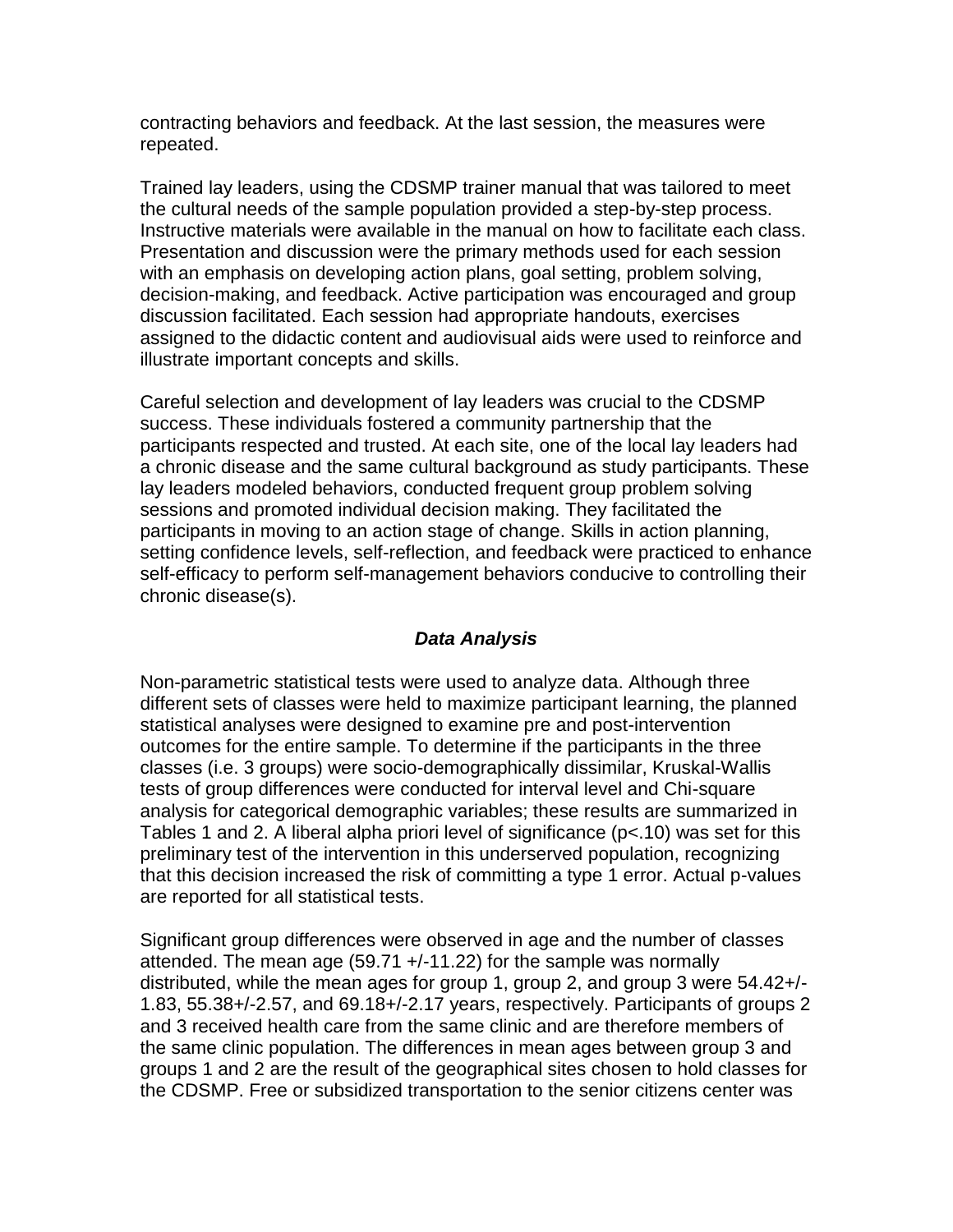available to eligible seniors. Thus, group 3 participants were older because of self-selection to the senior center site.

Significant differences in class attendance were also noted among the 3 groups. All members of groups 1 and 3 attended 6 classes, while some members of group 2 missed one class. Group 2 included more African American participants than groups 1 and 3 (see Table 1). This difference was due to African Americans residing in this geographical location celebrating August 8 th, the day that commemorates the Emancipation Proclamation. After classes started the lay leaders became aware of this scheduling issue. Due to time constraints, the lost day could not be rescheduled, but the group decided to add the content missed to the previous and subsequent class around that holiday. This alteration may have threatened the integrity of the study intervention for this group. To assess this potential threat to the internal validity of the study a Kruskal Wallis Test of group differences was performed to determine if post-intervention scores differed by group. Significant group differences (p <.10) occurred in self-efficacy health and self-efficacy to manage symptoms, disease, and self-management activities. Examination of group mean and median scores indicated that most group differences occurred after the intervention and were likely the result of group 3 (the older group), rather than group 2 (the group that included the largest percentage of African Americans). Given these findings and acknowledged limitation, study data were treated as one sample and subsequent statistical analyses are presented for the entire sample. The groups were similar in most areas as outlined in Table 1.

The Kruskal Wallis test indicates that group differences were present but does not provide information regarding which groups were significantly different from the other. Group mean and median values suggest that group 3 participants had better scores on these measures; however, paired differences were not analyzed. The Mann Whitney Test, to allow for multiple group comparisons, was not performed because of the threat of a type 1 error. The groups were very similar on other key variables such as gender, ethnicity, and their disease profile (i.e., presence or absence of diabetes, hypertension, arthritis, hyperlipidemia, cancer, etc.) as outlined in Table 2..

The research question presented addressed changes in perceived health status prior to and following completion of the program intervention. The mean score at pre-program baseline was subtracted from score obtained at the completion of the six-week post-program measurement period to derive a new variable subjected to a Wilcoxon Signed Rank tests.

#### *Results*

Results of the Wilcoxon Signed Rank tests revealed that significant changes occurred from pre-to post program for two study variables. A limitation of this statistical procedure is that it does not indicate whether changes reflect an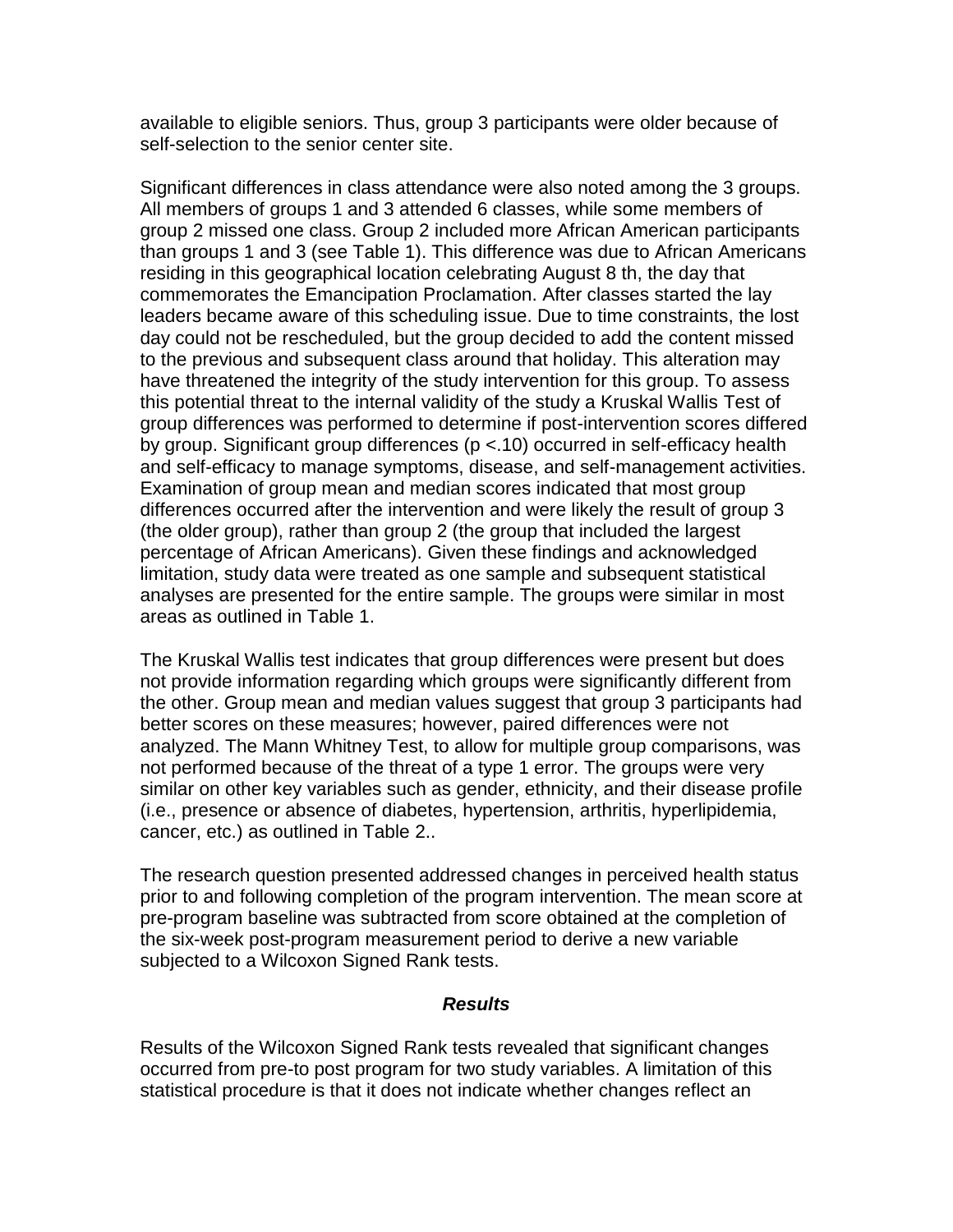improvement or decrement following the intervention; results only indicated that a significant change occurred. To assess whether changes reflected an improvement, both the means and medians were examined at both time points. These data are provided in Table 4.

Significant decreases were reported by participants in areas of health distress  $(p=.01)$  and energy/fatigue  $(p=.01)$ . The mean and median scores suggested less distress about health status and energy/fatigue. The mean and median scores of several other indicators of perceived health status also improved. The median and mean of VAS fatigue and shortness of breath over the past two weeks also decreased. Illness intrusiveness median and mean scores, which indicated the degree of negative impact the chronic disease(s) had on study participants, also decreased. As with several other indicators median and mean scores decreased after completion of the program; however these results were not statistically significant. Self rated health, physical abilities, and activity limitations scores did not reflect significant changes between measurement points. Although there were reductions in most indicators of perceived health status, only health distress and energy/fatigue were significantly reduced following the program care providers. A summary of Wilcoxon Signed Rank test results is provided in Table 4.

# *Limitations*

A major limitation of the study is the inherent problems of using a convenience sample and quasi-experimental design, which limits the external and internal validity of study findings. Approximately 48% of the targeted clinic populations participated in this study and previously published controlled studies have found significant improvements increases the likelihood that findings are relevant for the population and other demographically similar populations. Another limitation was the short-term follow-up for integrating lifestyle behavior changes take time. A longer follow-up period may have resulted in a clearer evaluation of the program effectiveness. The fact that several improvements were evident in this early follow-up period is promising.

It is important to consider the possibility that both type I and type II errors may have occurred due to the small sample size and multiple comparisons. Statistically significant findings could be due to chance, but the changes observed are very similar to changes published in a larger, more powerful studies on the effectiveness of the CDSMP. 13,14,15 Studies conducted suggest that tertiary prevention applied to a chronically-ill underserved rural population with a significant number of African Americans may be a low-cost means of improving elements of health status.<sup>[8,14,26](http://snrs.org/publications/SOJNR_articles2/n)</sup> Implementation of this and similar programs is needed as underserved rural populations are disproportionately affected by chronic disease and its complications.

# *Discussion*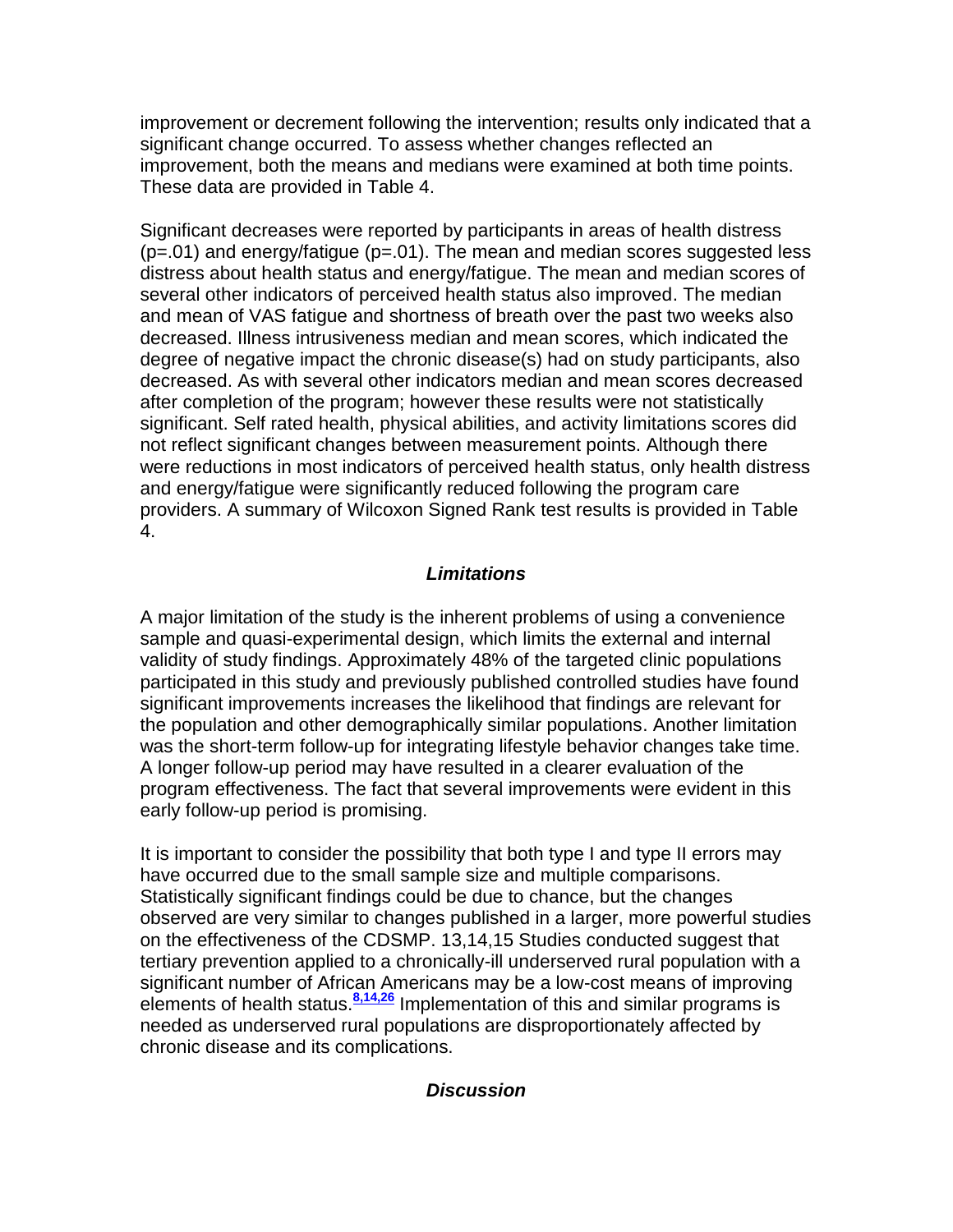Results indicated that the CDSMP was efficacious in the study sample, improving two perceived health status variables, health distress (p=.01) and energy/fatigue (p=.01). Although not statistically significant, clinically relevant improvements in fatigue and shortness of breath were reported along with a decrease in illness intrusiveness. No differences were demonstrated for self-rated health, pain, physical abilities, and activity limitations. These results were similar to the findings in literature which reported significant improvements in five health status variables: activity limitation, disability, energy/fatigue, health distress, and general health and clinical improvements in patients' perceived pain and shortness of breath.**[14,16](http://snrs.org/publications/SOJNR_articles2/n)** These findings are consistent with findings of the current study and the differences may be attributed to the different design of the study, specifically the shorter follow-up period included in the current study.

The literature reported emotional distress was significantly associated with adherence to self-care behaviors in patients. The research study suggested that cognitive-behavioral, psycho-educational interventions directed at increasing one's involvement in daily treatment decisions may lead to reductions in emotional distress and improved self-care.**[34](http://snrs.org/publications/SOJNR_articles2/n)** Results of the current study appear to support this premise.

Chronic diseases create similar problems, yet these problems are more or less salient for an individual patient at different times across diseases. The CDSMP was designed to meet such a challenge by aiding patients to identify their individual needs and problems and then assist them to work most intensively in those areas. Because of the heterogeneous patient mix, not all patients had the same symptoms, nor did they all need to change the same behaviors. The results of the primary analysis of specific outcomes may have underestimated individual improvements because they contained data from subjects who either did not have a target symptom or behavior to change. Though not statistically significant, the improvements in fatigue and shortness of breath along with the decrease illness intrusiveness are clinically important for they add to the participant's quality of life. Any improvement in these areas would likely improve perceived health status; therefore, increase motivation to continue productive self-management behaviors.

The primary care provider confirmed participant's diagnoses and knew of their study participation, but there was no association between the CDSMP content and the individual treatment plans of study participants. The benefits achieved were additional to those achieved by usual care. Participants were volunteers recruited from poor, underserved, rural clinics and active participation, excellent attendance, and zero attrition showed the intervention's acceptability and potential feasibility of incorporating the CDSMP into routine health care. Anecdotally, participants voiced that eliminating barriers such as transportation, dedication of lay leaders, frequent positive feedback, role-modeling behaviors and social support gained from group members contributed to their overall satisfaction of the program. The participants reported a desire to continue the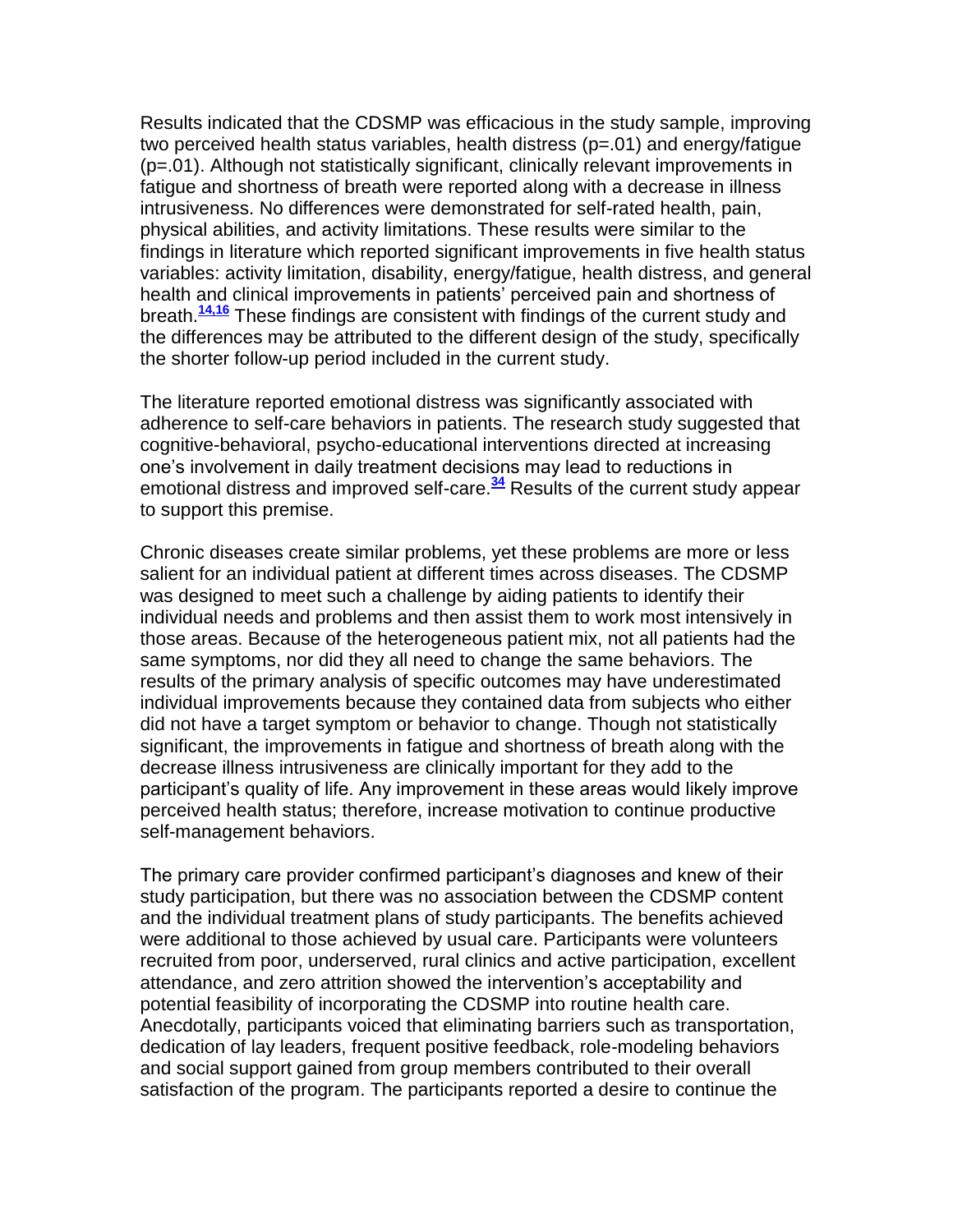group support to foster the positive reinforcement of desired behaviors. Conceivably, integration of a CDSMP with usual care, perhaps at the outset of a chronic disease diagnosis would further enhance potential benefits.

The researchers purposively studied an underserved, rural, poor population comprised of a significant number of African Americans because it has not been adequately represented in past chronic care studies that tested interventions to improve clinical outcomes. To improve chronic disease management in poor, underserved, rural population providers need to listen and partner with these individuals and programs need to be offered in community locations.**[31,32,33](http://snrs.org/publications/SOJNR_articles2/n)** Most people with chronic disease need more than brief encounters that typically occur with health care provider.<sup>[30,33](http://snrs.org/publications/SOJNR_articles2/n)</sup> The CDSMP offers more than disease specific information for it provides an opportunity to practice skills in a favorable environment. People with chronic disease need a chance to practice strategies to manage their illness, report back results of actions, and receive feedback. The CDSMP would be a reasonable substitute for, or adjunct to, the more traditional single disease education program.

An individual's belief about their perceived health status and management of their chronic disease are equally important and may be even more important than what patients know about their disease(s). Patients experienced statistically significant improvements in perceived health status. The results of this study suggest that this intervention is feasible, acceptable to the population, and is beneficial beyond usual care in terms of improved perceived health status and self-management behaviors. Because other published CDSMP studies also suggest effectiveness, health care systems should consider implementing selfmanagement programs for patients with chronic conditions. These study results underscore the need for careful evaluation of education programs about chronic disease, particularly with poor, underserved, rural populations.

# **Table 1**

| Variable             | Mean (Mean Rank)   |                                                                                                |                    | $\rm \times$ 2 | DF | p-value |
|----------------------|--------------------|------------------------------------------------------------------------------------------------|--------------------|----------------|----|---------|
|                      | Group 1<br>$ln=14$ | Group 2 <br>$ln=18$                                                                            | Group 3<br>$ln=16$ |                |    |         |
| Age (years)*         | 54.42<br>(17.46)   | 55.38<br>(19.39)                                                                               | 69.18<br>(36.46)   | 17.55          | 12 | .0002   |
| Education (years)    | 12.35<br>(24.32)   | 12.94<br>(26.17)                                                                               | 11.93<br>(22.78)   | 0.54           | 12 | 0.76    |
| Diseases<br>(number) |                    | $\vert 2.92 \vert (28.00) \vert \vert 2.61 \vert (28.21) \vert 1.19 \vert (24.69) \vert$       |                    | 1.86           | 2  | 0.39    |
| Classes              |                    | $\vert 6.00 \vert (30.50) \vert \vert 4.67 \vert (14.50) \vert \vert 6.00 \vert (3.050) \vert$ |                    | 25.50          | 2  | < .001  |

#### *Differences in Demographic Attributes for Interval Level Data by Group\**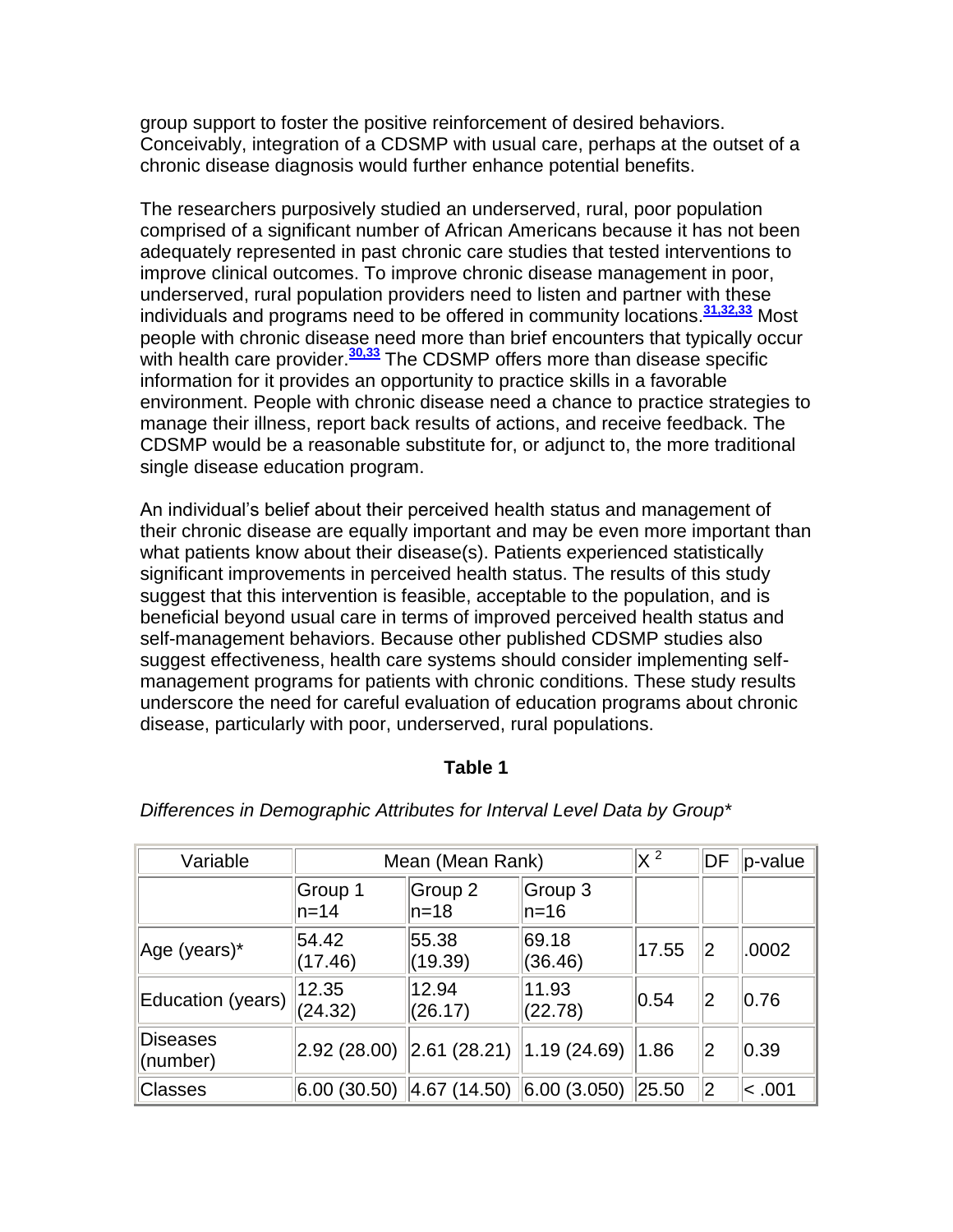| $\ $ (number)*                                                            |  |  |  |  |  |
|---------------------------------------------------------------------------|--|--|--|--|--|
| NOTE: *Denotes a significant between group differences. Group differences |  |  |  |  |  |
| were assessed using Kruskal-Wallis Test for group differences.            |  |  |  |  |  |

#### **Table 2**

×

# *Chi Square Analysis of Categorical Data by Group*

|                                                                                  | Group 1    | Group 2    | Group 3    | Sample    |  |
|----------------------------------------------------------------------------------|------------|------------|------------|-----------|--|
|                                                                                  | $(n=14)$   | $(n=18)$   | $(n=16)$   | $(N=48)$  |  |
| <b>Ethnicity</b>                                                                 |            |            |            |           |  |
| White                                                                            | 14 (100)   | 9(50.00)   | 15 (93.75) | 38(79.2)  |  |
| Black*                                                                           | 0(0)       | 9(50.00)   | 1(96.25)   | 10(20.8)  |  |
| Gender                                                                           |            |            |            |           |  |
| Female                                                                           | 11 (78.57) | 15 (83.33) | 13 (81.25) | 39(81.3)  |  |
| Male                                                                             | 3(21.43)   | 3(16.67)   | 3(18.75)   | 9(18.7)   |  |
| <b>Marital Status</b>                                                            |            |            |            |           |  |
| Married                                                                          | 8(57.14)   | 3(16.67)   | 5(31.25)   | 16(33.00) |  |
| Separated                                                                        | 4(28.57)   | 5(27.78)   | 4(25.00)   | 13(27.08) |  |
| Single                                                                           | 2(14.29)   | 5(27.78)   | 2(12.50)   | 9(18.75)  |  |
| Widowed                                                                          | 0(0)       | 3(16.67)   | 5(31.25)   | 8(16.67)  |  |
| Divorced                                                                         | 0(0)       | 2(11.11)   | 0(0)       | 2(4.17)   |  |
| <b>Diseases</b>                                                                  |            |            |            |           |  |
| Hypertension                                                                     | 11(78.57)  | 8(44.44)   | 9(56.25)   | 28(58.3)  |  |
| Chronic pain                                                                     | 3(21.43)   | 6(33.33)   | 0(0)       | 25(52.1)  |  |
| Diabetes                                                                         | 10 (71.43) | 4(22.22)   | 8(50.00)   | 22(45.8)  |  |
| Arthritis                                                                        | 5(35.71)   | 5(27.78)   | 6(37.50)   | 16(33.3)  |  |
| Hyperlipidemia                                                                   | 5(35.71)   | 4 (22.22)  | 2(12.50)   | 11(22.9)  |  |
| Lung Disease                                                                     | 1(7.14)    | 3(16.67)   | 5(31.25)   | 9(18.7)   |  |
| Heart disease                                                                    | 1(7.14)    | 3(16.67)   | 5(31.25)   | 9(18.7)   |  |
| Depression                                                                       | 1(7.14)    | 3(16.67)   | 0(0)       | 4(8.3)    |  |
| Cancer                                                                           | 1(7.14)    | 2(11.11)   | 0(0)       | 3(6.23)   |  |
| More than 1                                                                      |            |            |            | 37(70.8)  |  |
| More than 3                                                                      |            |            |            | 22(45.6)  |  |
| *Denotes a significant difference in groups. The Mantel-Haenszel Chi Square test |            |            |            |           |  |

\*Denotes a significant difference in groups. The Mantel-Haenszel Chi Square test was used for variables (hyperlipidemia, and depression) with counts less than 5 per cell. Totals are greater than 100% as most study participants had multiple chronic diseases.

# **Table 3**

*Research Question, Instruments, Reliability (R), Number of Items, Type of Scales Used*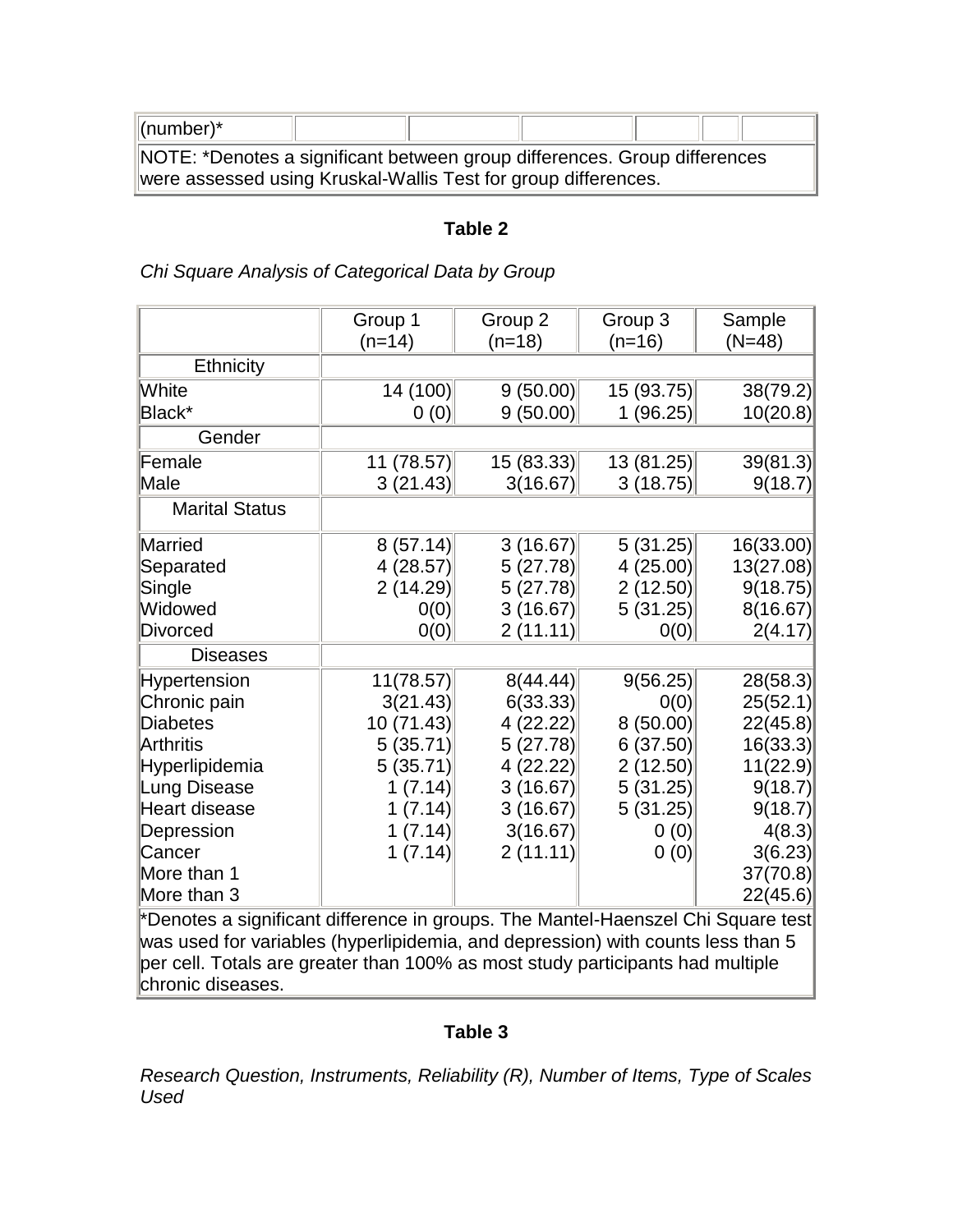| <b>Research Question</b>                                  | Instruments/Reliability (R)                                                             | Items | Type of Scale |
|-----------------------------------------------------------|-----------------------------------------------------------------------------------------|-------|---------------|
| 1. What change in<br>perceived health<br>status occurred? | General Health Rating (R=.92)                                                           | 1     | Likert-type   |
|                                                           | Visual Analog scales (VAS) for:<br>fatigue, discomfort/pain, and<br>shortness of breath | 3     | VAS (100mm)   |
|                                                           | <b>Health Distress subscale</b><br>$(R=.87)$                                            | 14    | Likert-type   |
|                                                           | Energy/Fatigue subscale<br>$(R=.87)$                                                    | 3     | Likert        |
|                                                           | Physical abilities subscale                                                             | 5     | Likert-type   |
|                                                           | Illness Intrusiveness subscale<br>$(R=.89)$                                             | 13    | Likert        |
|                                                           | <b>Activity limitations subscale</b><br>$(R = .91)$                                     | 14    | Likert-type   |

# **Table 4**

*Changes in Perceived Health Status (N=48) Pre and Post Program Participation* 

| Variables                                                                                                                                                                     | Signed<br>Rank | p-<br>value | Pre-<br>Program | Values | Post-<br>Program | Values |
|-------------------------------------------------------------------------------------------------------------------------------------------------------------------------------|----------------|-------------|-----------------|--------|------------------|--------|
|                                                                                                                                                                               |                |             | Median          | Mean   | Median           | Mean   |
| Self-rated health                                                                                                                                                             | $-75.50$       | 0.13        | 3.00            | 3.04   | 3.00             | 2.65   |
| Fatigue**                                                                                                                                                                     | $-71.50$       | 0.16        | 5.00            | 4.75   | 4.50             | 4.10   |
| Pain/discomfort                                                                                                                                                               | $-42.50$       | 0.42        | 3.00            | 3.73   | 3.00             | 3.35   |
| Shortness of<br>breath **                                                                                                                                                     | $-55.00$       | 0.13        | 2.50            | 3.23   | 1.00             | 2.52   |
| Health distress *                                                                                                                                                             | $+141.00$      | 0.01        | 2.00            | 1.82   | 1.50             | 1.54   |
| Energy/fatigue *                                                                                                                                                              | $-139.00$      | 0.01        | 2.20            | 2.24   | 2.10             | 2.06   |
| Physical abilities                                                                                                                                                            | $-43.50$       | 0.30        | 1.13            | 1.31   | 1.13             | 1.26   |
| <b>Illness</b><br>Intrusiveness **                                                                                                                                            | $-45.00$       | 0.57        | 2.31            | 2.48   | 2.05             | 2.34   |
| Activity limitations                                                                                                                                                          | $-53.00$       | 0.34        | 1.25            | 1.41   | 1.25             | 1.29   |
| NOTE. $*$ Reflects a statistically significant change ( $p < 01$ ) in values from pre to<br>post-program, and ** denotes some improvement (but not statistically significant) |                |             |                 |        |                  |        |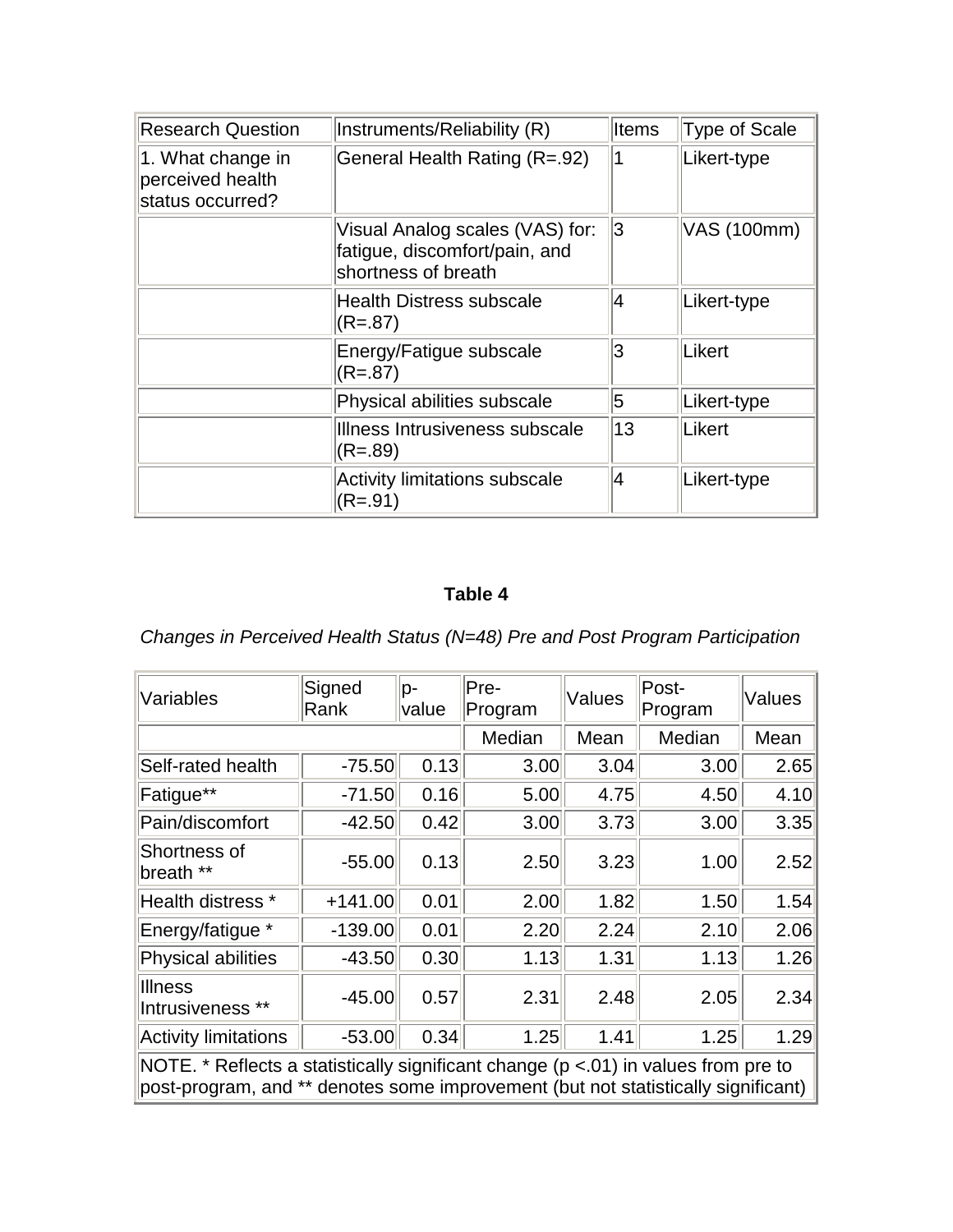in the outcome measure from pre-program to post-program. Wilcoxon Signed Rank tests were performed to assess pre to post-program differences.

# **References**

- 1. Bandura, A. (1977). Self-efficacy: Toward a unifying theory of behavioral change. *Psychological Review*, 84, 191-215.
- 2. Bandura, A. (1997). *Self efficacy: The exercise of control*. New York: W.H. Freeman and Company.
- 3. Burns, N., & Grove, S. (2003). *Understanding nursing research* (3 rd Ed). Philadelphia: W.B. Saunders Company.
- 4. Campinha-Bacote, J. (2003). *The process of cultural competence in the delivery of healthcare* services. 4 th ed. Transcultureal C.A. R. E. Associates: Cincinnatti, Ohio
- 5. Clark, N.M., Becker, M.H., Janz, N.K., Lorig, K.R.., Rakowski, W., & Anderson, L. (1991). Self-management of chronic disease by older adults. *Journal of Aging and Health*, 2, 3-27.
- 6. Clark, N.M., & Gong, M. (2000). Management of chronic disease by practitioners and patients: Are we teaching the wrong things? *British Medical Journal*, 320(7234), 572.
- 7. Farrell, K., Wicks, M.N., & Martin, J.C. (2004). Chronic disease selfmanagement improved with enhanced self-efficacy. *Clinical Nursing Research,* 13(4), 289-308.
- 8. Geoppinger, J. (2002, February*). Participatory action research: Tailoring health disparity reducing interventions for minority populations.* Paper presentation at Annual Conference, Southern Nursing Research Society.
- 9. Groves, T. & Wagner, E.H. (2005). High quality care for people with chronic diseases. *British Medical Journal*, 330 &7492): 609-10.
- 10.Hardy, G.E. (2004). The burden of chronic disease: the future is prevention. Introduction to Dr. James Marks' presentation. The Burden of Chronic Disease and the Future of Public Health. Preventing Chronic Disease [serial online] 2004 April. Available from URL: [http://www.cdc.gov/ped/issues/2004/apr/04\\_0006.htm](http://www.cdc.gov/ped/issues/2004/apr/04_0006.htm)
- 11.Kennedy, A., Reeves, D., Bower, P., Lee, V., Middleton, E., Richardsons, G., Gardner, C., Gately, C., & Rogers, A. (2007). The effectiveness and cost effectiveness of a national lay-led self care support program for patients with long-term conditions: A pragmatice randomized control trial. *Journal of Epidemiology and CommunityHealth,* 61(3), 254-61*.*
- 12.Lorig, K.R., Laurent, D. D., & Gonzalez, V.M. (1994). *Chronic disease selfmanagement course leader's manual*. Palo Alto, Ca: Stanford Patient Education Research Center.
- 13.Lorig, K.R., Hurwicz,M., Sobel, D., Hobbs, M. Ritter, P.L. (2004). A national dissemination of an evidence-based self-management program: A process evaluation study. *Patient Education and Counseling,* 59, 69-79.
- 14.Lorig, K.R.,Ritter, P.L., Stewart, A.L.,Sobel, D.S., Brown, B.W., Bandura, A., Gonzalez, V.M., Laurent, D.D., & Holman, H.R.(2001). Chronic disease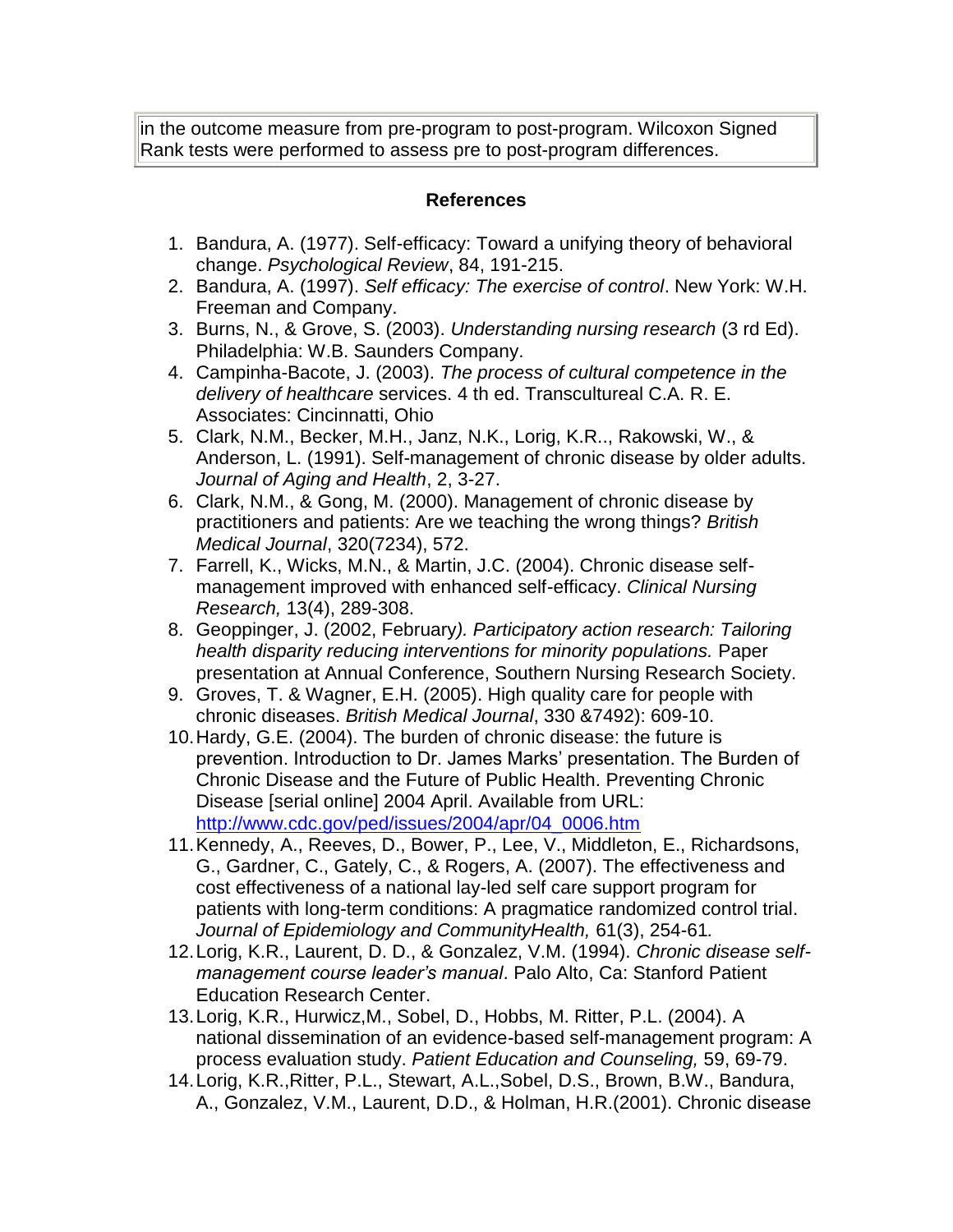self management program: 2 year health status and heath care utilization outcomes. *Medical Care,* 39 (11), 1217-1223.

- 15.Lorig, K., Sobel, D., Ritter, P., Laurent, D., & Hobbs, M. (2001). Effects of a self-management program on patients with chronic disease. *Effective Clinical Practice*, 4 (6), 256-262.
- 16.Lorig, K., Sobel, D., Stewart, A., Brown, B., Bandura, A., Ritter, P., Gonzalez, V., & Laurent, D. (1999). Evidence suggesting that a chronic disease self-management program can improve health status while reducing hospitalization: A randomized trial. *Medical Care*, 37(1), 5-14.
- 17.Lorig, K., Stewart, A., Ritter, P., Gonzalez, V., Laurent, D., & Lynch, J. (1996). *Outcome measures for health education and other health care interventions.* Thousand Oaks, Ca: SAGE Publications, Inc.
- 18.Melkus, G.D., Spolett, G., Jeffereson, V., Chyun, D., Tuohy, B., Robinson, T. & Kaisen, A. (2004). A culturally competent intervention of education and care for black women with Type 2 Diabetes. *Applied Nursing Research,* 17, (1), 10-20.
- 19.*N ational Center for Health Statistics. (2001). Health United States: Current population reports. (1997). Americans with disabilities*, 70-73.
- 20.National Chronic Care Consortium. (2000). *Primary care for people with chronic conditions: Issues and models.* The Robert Wood Johnson Foundation Medicare/Medicaid Integration Program.
- 21.Nolte, S., Elsworth, G.R. Sinclair, A.J., & Osborne, R.H. (2007). The extent and breadth of benefits from participating in chronic disease self management courses: A national patient-. reported outcomes survey. *Patient Education and Counseling,* 65(3):351-60.
- 22.Nodhturft, V., Schneider, J., Hebert, P., Bradham, D., Bryant, M., Phillips, M., Russo, K., Goettelaman, D.,Aldahondo, A., Clark, V., & Wagener, s. (2000). Chronic disease self-management: Improving health outcomes. *Nursing Clinics of North America*, 3(2), 507-518.
- 23.Partnership for solutions: John Hopkins University, Baltimore, MD for Robertt Woods Johnson Foundation, September 2004 Update. Chronic conditions:Making the case for ongoing care.
- 24.Pipe, T.B., Conner, K., Dansky, K., Schraeder, C., & Caruso, E. (November, 2005). Perceived involvement in decision-making as a predictor of decision satisfaction in older adults. SOJNR, 6(4), 1-13.
- 25.Raji, A., Gomes, H., Beard, J., Macdonald, P., & Conlin, P. (2002). A randomized trial comparing intensive and passive education in patients with diabetes mellitus*. Archives Internal Medicine*, 162, 1301-1304.
- 26.Rose, M., & Anderson, C. (2002). Feasibility of the chronic disease selfmanagement program with lower income, African-American urban older adults. Manuscript submitted for publication. Thomas Jefferson University.
- 27.Stanford Patient Education Research Center (1999). *Chronic disease selfmanagement leader's manual*. Palo Alto: Stanford Patient Education Research Center.